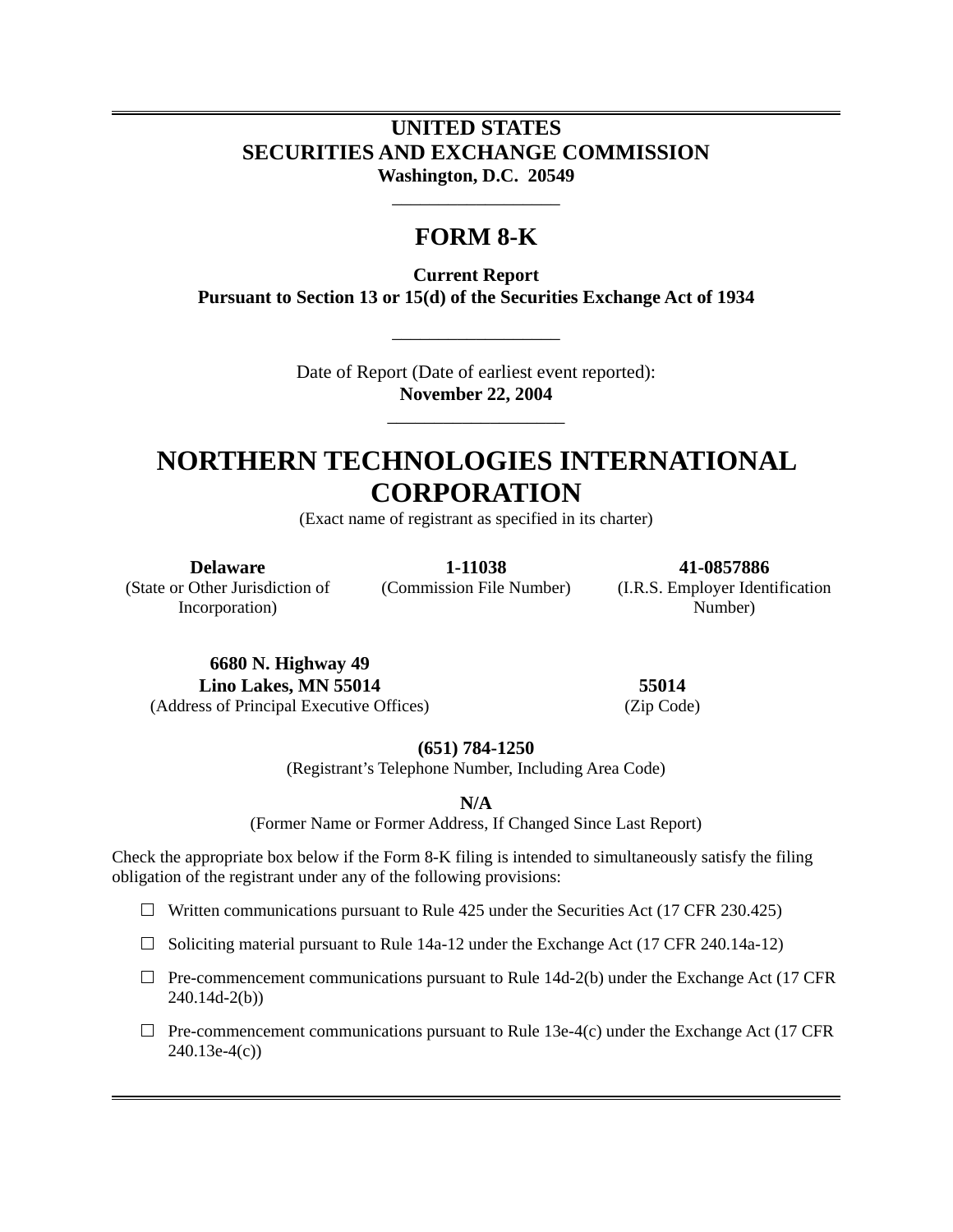### **Section 2 – Financial Information**

### **Item 2.02. Results of Operations and Financial Condition**.

 On November 22, 2004, Northern Technologies International Corporation publicly announced, among other things, its results of operations for the fiscal year ended August 31, 2004. For further information, please refer to the press release attached hereto as Exhibit 99.1, which is incorporated by reference herein.

The information contained in this report and the exhibit hereto shall not be deemed to be "filed" for purposes of Section 18 of the Securities Exchange Act of 1934, as amended, and shall not be incorporated by reference into any filings made by Northern Technologies International Corporation under the Securities Act of 1933, as amended, or the Exchange Act, except as may be expressly set forth by specific reference in such filing.

### **Section 9 – Financial Statements and Exhibits**

### **Item 9.01. Financial Statements and Exhibits.**

(c) *Exhibits*.

Exhibit No. Description 99.1 Press Release issued November 22, 2004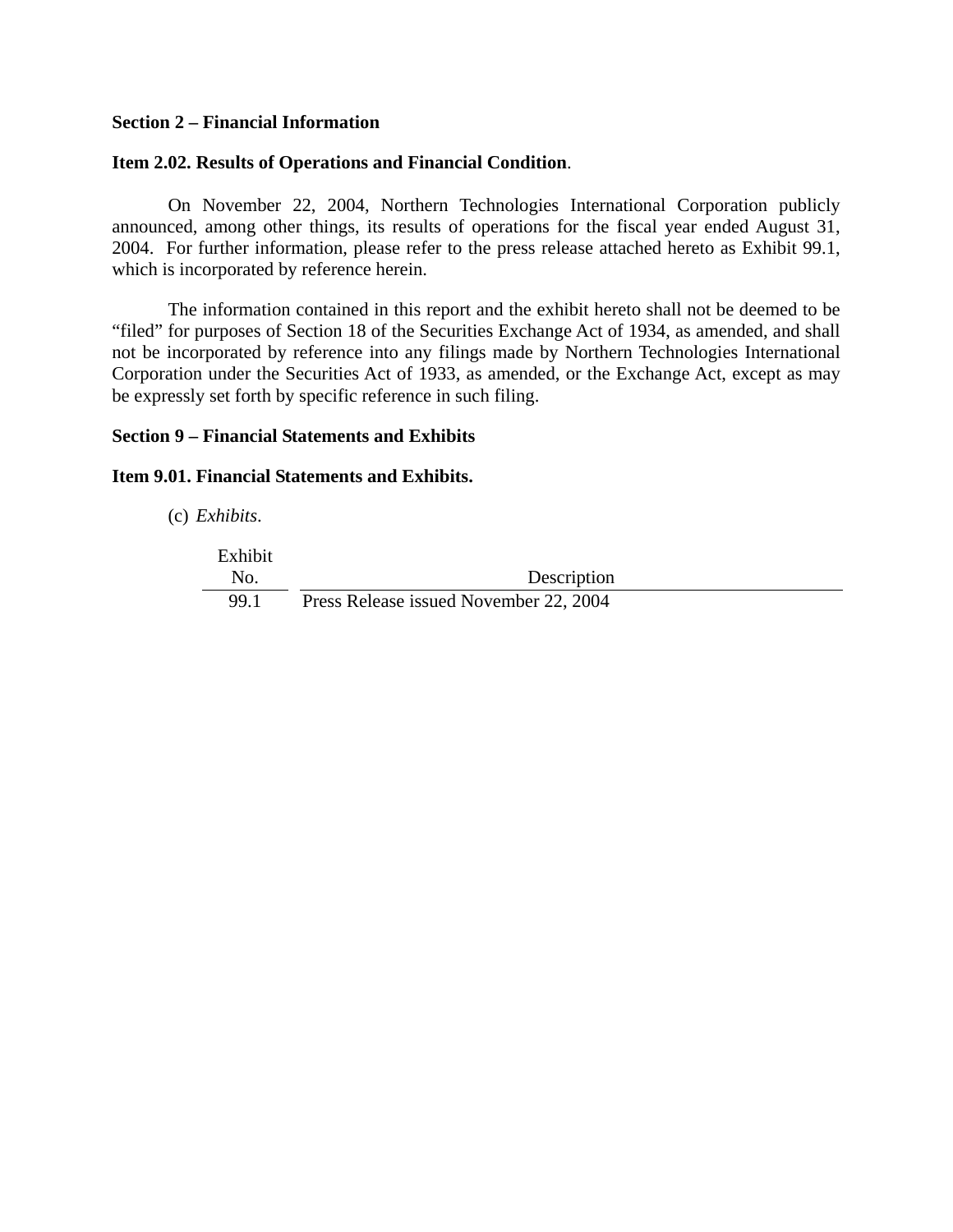### **SIGNATURE**

Pursuant to the requirements of the Securities Exchange Act of 1934, the registrant has duly caused this report to be signed on its behalf by the undersigned hereunto duly authorized.

### **NORTHERN TECHNOLOGIES INTERNATIONAL CORPORATION**

 $\frac{1}{2}$ 

By:

 Matthew C. Wolsfeld  *Chief Financial Officer* 

Dated: November 22, 2004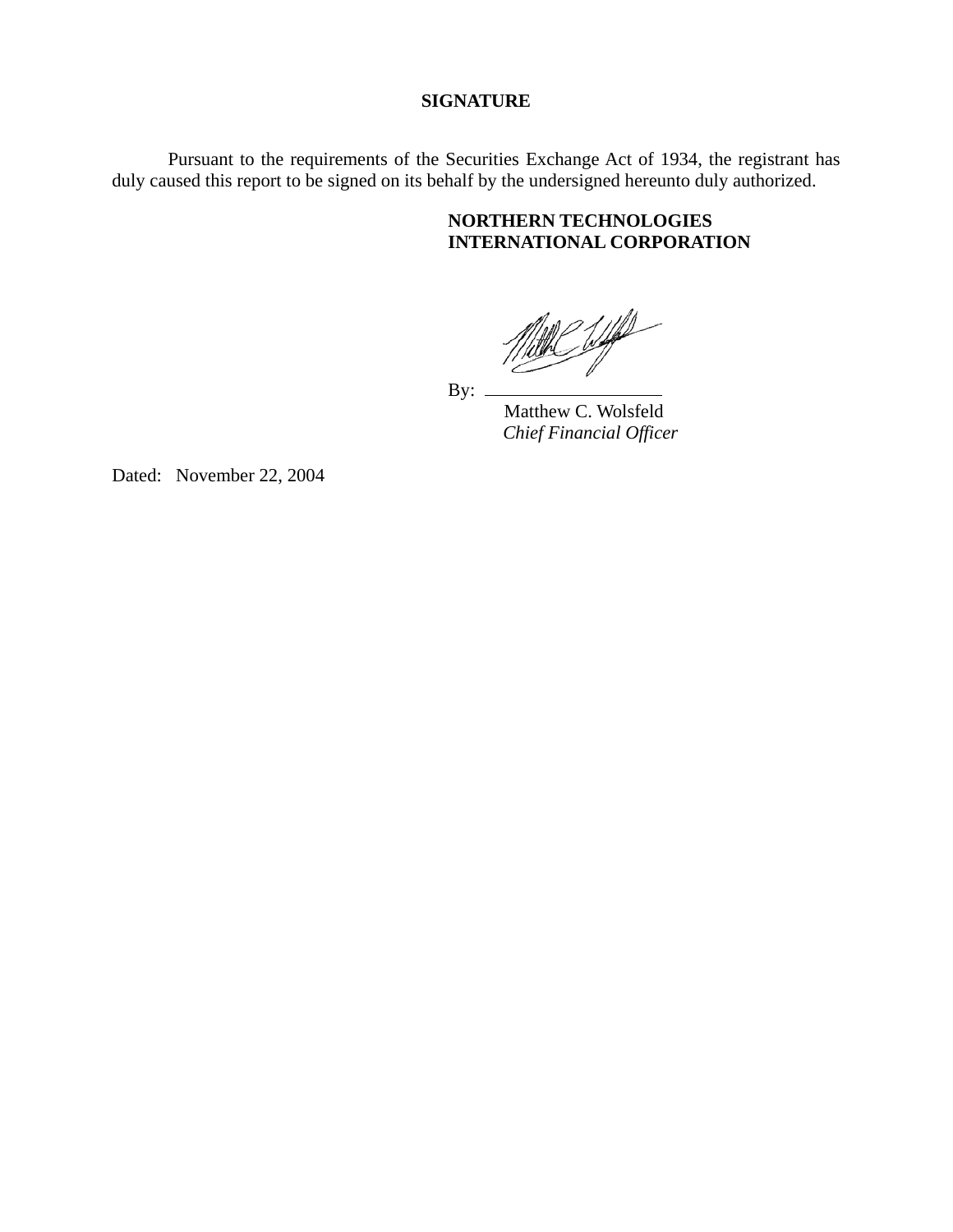### **NORTHERN TECHNOLOGIES INTERNATIONAL CORPORATION**

### **FORM 8-K**

### **Exhibit Index**

| <b>Exhibit</b> |                                        |                         |
|----------------|----------------------------------------|-------------------------|
| No.            | <b>Description</b>                     | <b>Method of Filing</b> |
| 99.1           | Press Release issued November 22, 2004 | Filed herewith          |

#### **FOR IMMEDIATE RELEASE**

### **NORTHERN TECHNOLOGIES INTERNATIONAL CORPORATION ANNOUNCES FISCAL YEAR 2004 RESULTS AND DECLARES DIVIDEND**

LINO LAKES, Minnesota, November 19, 2004 - Northern Technologies International Corporation (AMEX: NTI) announced today its operating results for its fiscal year ended August 31, 2004 and its board of directors announced it has declared a cash dividend of \$0.07 cents per share of common stock payable on December 17, 2004 to shareholders of record on December 3, 2004.

NTIC's North American net sales increased 30.7% during fiscal 2004 as compared to fiscal 2003 primarily as a result of an increase in volume of rust and corrosion protection products and custom packaging systems sold to new and existing customers in North America. The increase in demand was due to an increased allocation of resources dedicated to the sales efforts and an upturn in the industrial sector that the Company serves.

NTIC's balance sheet remains strong. At August 31, 2004, the Company's working capital was \$3,492,738, including \$497,487 in cash and cash equivalents, compared to working capital of \$4,760,183, including \$283,326 in cash and cash equivalents and \$1,643,939 in investments available for sale at August 31, 2003.

Cost of sales increased as a percentage of net sales in fiscal 2004 as compared to fiscal 2003 primarily as a result of an increase in the market price for certain raw materials used in the Company's products.

Income before income taxes increased \$802,588 to \$1,225,315 in fiscal 2004, compared to income before income taxes of \$422,727 in fiscal 2003, a net increase of 189.9%.

Total net sales of all of the Company's joint ventures increased 27% to \$47,148,266 during fiscal 2004 as compared to \$37,233,712 during fiscal 2003. The Company receives fees for technical and other support services to its joint ventures based on the revenues of the individual joint ventures. The Company recognized increased fee income for such technical and support services in fiscal 2004 as compared to fiscal 2003 as a result of the increase in total revenues from the joint ventures. The Company recognized fee income for such support in the amounts of \$3,621,353 and \$2,601,634 for fiscal 2004 and fiscal 2003, respectively. The Company incurs direct expenses related to its corporate joint ventures and holding companies. Such expenses include consulting, travel, technical and marketing services to existing joint ventures, legal fees incurred in the establishment of new joint ventures, registration, promotion and legal defense of worldwide trademarks, and legal fees incurred in the filing of patent applications.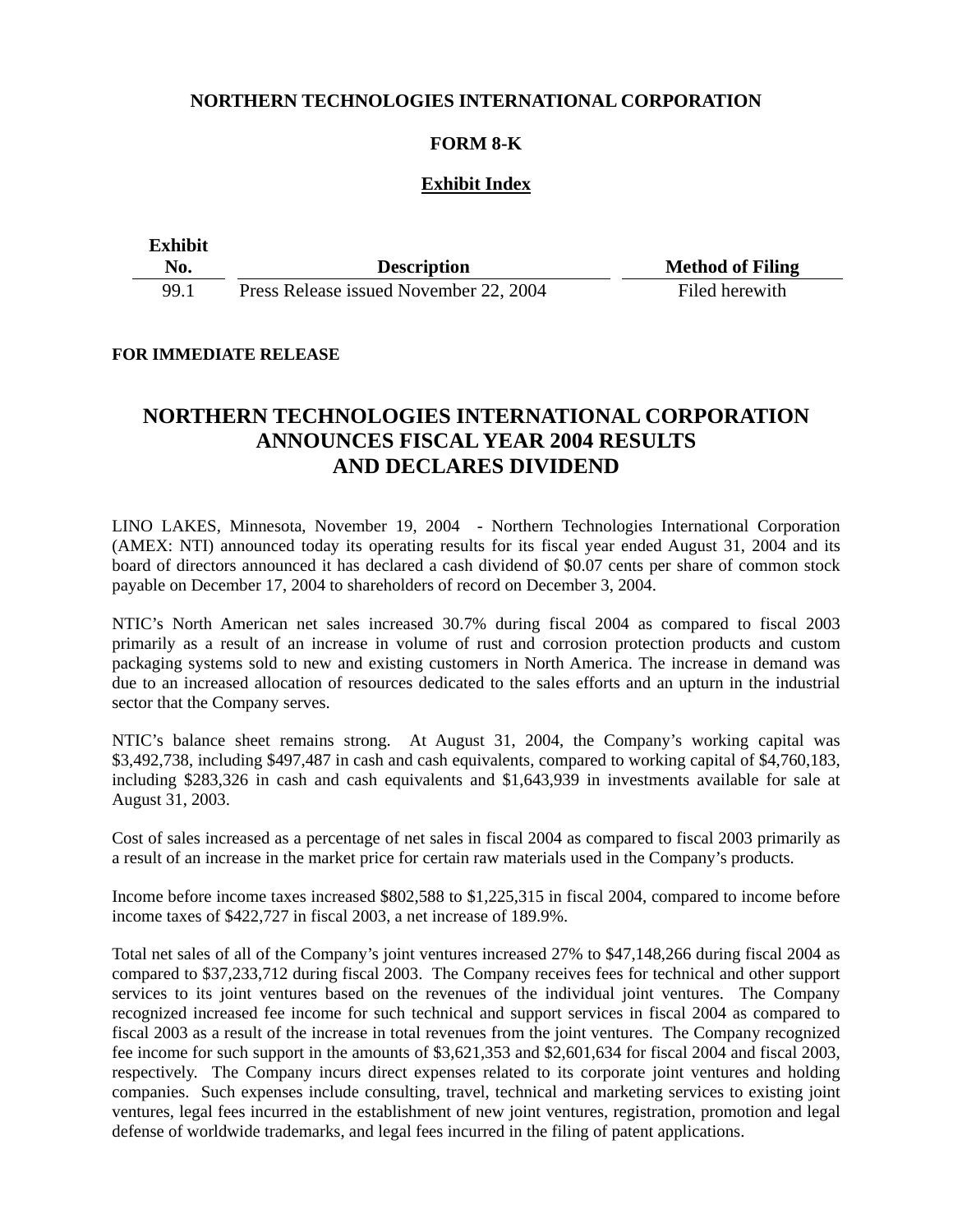NTIC's Board of Directors declared a cash dividend of \$0.07 cents per share of its common stock payable on December 17, 2004 to the shareholders of record on December 3, 2004. This is the sixteenth dividend declared in the past seventeen years that NTIC has paid to its shareholders. However, NTIC does not guarantee an annual dividend. As of November 17, 2004, NTIC had 3,581,982 shares of common stock outstanding.

#### **About Northern Technologies International Corporation**

NTIC offers expert technical service in corrosion management and unique technically superior products that prevent corrosion. The products and services primarily include proprietary volatile corrosion inhibiting products and packaging, sold under the brand name ZERUST®. NTIC provides rust and corrosion protection products and custom packaging systems for avionics, automotive, electronics, electrical, mechanical, and military applications. Additionally, NTIC offers direct on-site technical support on rust and corrosion issues in 46 countries, and operates a marketing, distribution, and technical network through 29 joint ventures in Asia, Europe, and South America.

*This press release contains forward-looking statements within the meaning of the Private Securities Litigation Reform Act of 1995. The statements regarding Northern Technologies International Corporation contained in this release that are not historical in nature, particularly those that utilize terminology such as "may," "will," "should," "likely," "expects," "anticipates," "estimates," "believes" or "plans," or comparable terminology, are forwardlooking statements based on current expectations and assumptions, and entail various risks and uncertainties that could cause actual results to differ materially from those expressed in such forward-looking statements. Important factors known to Northern Technologies International Corporation that could cause such material differences are identified and discussed from time to time in Northern Technologies International Corporation's filings with the Securities and Exchange Commission, including those factors which are discussed in Northern Technologies International Corporation's Annual Report on Form 10-KSB for the fiscal year ended August 31, 2003, which factors are incorporated herein by reference. Northern Technologies International Corporation undertakes no obligation to correct or update any forward-looking statements, whether as a result of new information, future events or otherwise. You are advised, however, to consult any future disclosure Northern Technologies International Corporation makes on related subjects in future reports to the SEC.* 

### **NORTHERN TECHNOLOGIES INTERNATIONAL CORPORATION AND SUBSIDIARY**

| <b>NORTH AMERICAN OPERATIONS:</b>                                               | FY 2004          |     | FY 2003   |
|---------------------------------------------------------------------------------|------------------|-----|-----------|
| Sales                                                                           | \$<br>10,915,676 | \$. | 8,353,875 |
| Cost of goods sold                                                              | 5,280,420        |     | 3,970,073 |
| Gross profit                                                                    | 5,635,256        |     | 4,383,802 |
| Operating profit                                                                | 5,219,392        |     | 5,051,574 |
| NORTH AMERICAN OPERATING INCOME (LOSS)                                          | 415,864          |     | (667,772) |
| INCOME (LOSS) FROM ALL CORPORATE JOINT<br><b>VENTURES AND HOLDING COMPANIES</b> | 745,717          |     | 989,002   |
| <b>INTEREST INCOME</b>                                                          | 63,734           |     | 101,497   |
| INCOME BEFORE INCOME TAX (BENEFIT) EXPENSE                                      | 1,225,315        |     | 422,727   |
| INCOME TAX EXPENSE (BENEFIT)                                                    | 189,000          |     | (85,000)  |
| <b>NET INCOME</b>                                                               | \$<br>1,036,315  | \$  | 507,727   |
| NET INCOME PER COMMON SHARE:<br>Basic                                           | \$<br>0.29       | \$  | 0.14      |